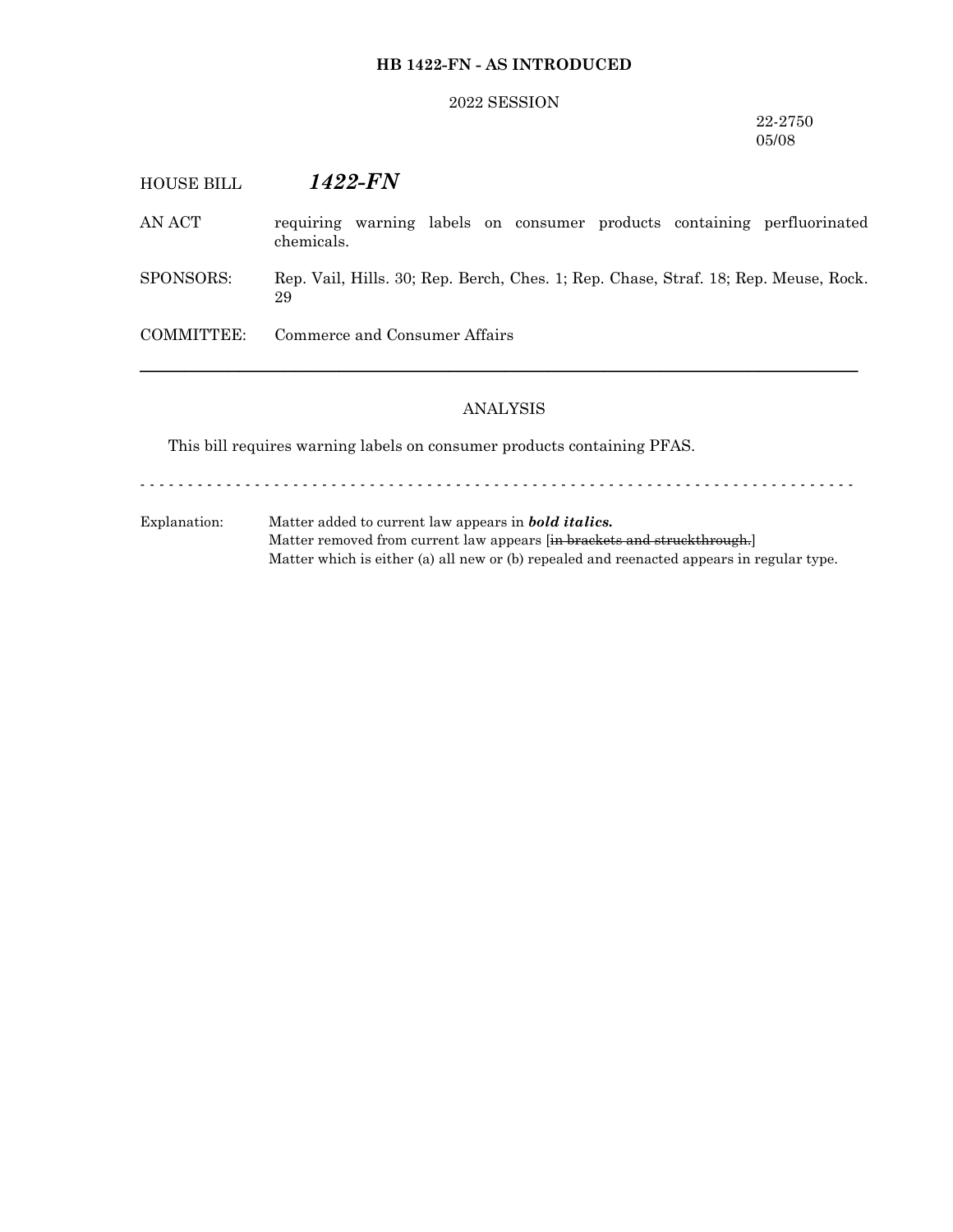## **HB 1422-FN - AS INTRODUCED**

# STATE OF NEW HAMPSHIRE

# *In the Year of Our Lord Two Thousand Twenty Two*

AN ACT requiring warning labels on consumer products containing perfluorinated

|                  | chemicals.                                                                                               |
|------------------|----------------------------------------------------------------------------------------------------------|
|                  | Be it Enacted by the Senate and House of Representatives in General Court convened:                      |
| 1                | 1 New Section; PFAS Warning Label on Consumer Products. Amend RSA 485-H by inserting                     |
| $\boldsymbol{2}$ | after section 11 the following new section:                                                              |
| 3                | 485-H:12 PFAS Warning Label on Consumer Products.                                                        |
| 4                | I. In this section:                                                                                      |
| 5                | (a) "Consumer product" or "product" means an article or component part thereof that is                   |
| $\,6$            | produced, distributed, or sold for the personal use, consumption, or enjoyment of a consumer,            |
| 7                | including, but not limited to, clothing, carpeting, fabric cleaning solutions, cosmetics and toiletries, |
| $\,8\,$          | food, beverages, and water.                                                                              |
| 9                | (b) "Label" means a display of information that is printed on or affixed to a product or its             |
| 10               | packaging.                                                                                               |
| 11               | "Labeling" means any communication that accompanies a product, such as labels<br>(c)                     |
| 12               | provided by the manufacturer to update labels on existing products in stock.                             |
| 13               | (d) "Packaging" means the immediate container or wrapper of a consumer product.                          |
| 14               | (e) "PFAS" means any organic chemical containing at least one fully fluorinated carbon                   |
| 15               | atom.                                                                                                    |
| 16               | "PFAS consumer product" or "PFAS product" means a consumer product that<br>(f)                           |
| 17               | includes PFAS.                                                                                           |
| 18               | (g) "PFAS packaging" means packaging that includes PFAS.                                                 |
| 19               | "Retail seller" means a person that sells or otherwise provides consumer products<br>(h)                 |
| 20               | directly to consumers by any means, including the Internet. Retail seller includes those functions of    |
| 21               | a business involved in the sale or other provision of consumer products directly to consumers, even if   |
| $\bf 22$         | the business or facility is primarily devoted to non-retail activities.                                  |
| 23               | "Sign" means a physical presentation of written, printed, graphic, or electronically<br>(i)              |
| 24               | provided communication, including a shelf sign, but not including a label or labeling.                   |
| 25               | II.(a) The manufacturer, producer, packager, importer, supplier, or distributor of a PFAS                |
| 26               | consumer product or PFAS packaging shall do one of the following if that person meets the                |
| 27               | requirement of subparagraph $(b)(5)(B)$ :                                                                |
| 28               | (1) Beginning January 1, 2024, provide on the product label or labeling a warning                        |
| 29               | that meets the requirements of paragraph III.                                                            |
|                  |                                                                                                          |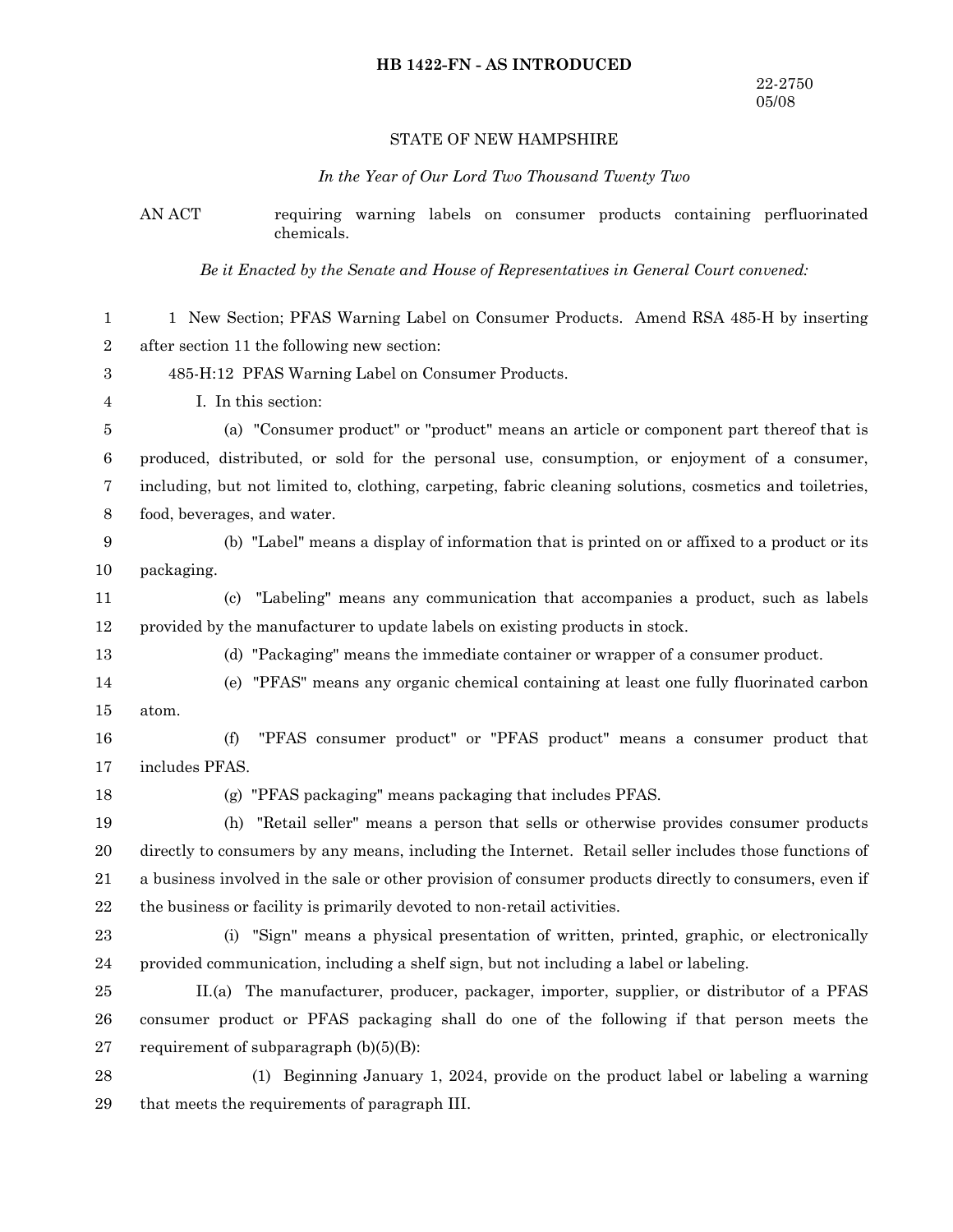### **HB 1422-FN - AS INTRODUCED - Page 2 -**

| 1                | (2) By January 1, 2024, and annually thereafter, provide a written notice directly to                  |
|------------------|--------------------------------------------------------------------------------------------------------|
| $\sqrt{2}$       | the authorized agent for a retail seller that sells the product in this state and obtain written       |
| $\,3$            | confirmation of receipt of the notice. The notice shall meet all of the following requirements:        |
| 4                | (A) State that the product or the product's packaging may result in exposure to                        |
| 5                | PFAS, an organic chemical containing at least one fully fluorinated carbon atom.                       |
| $\boldsymbol{6}$ | (B) Include the exact name or description of the product or specific identifying                       |
| 7                | information for the product such as a universal product code.                                          |
| $8\phantom{1}$   | (C) Be accompanied by labels or labeling that meet the requirements of section 5                       |
| 9                | and, for a product to be sold by the retailer on the Internet, warning language that meets the         |
| 10               | requirements of section 5.                                                                             |
| 11               | (b) Beginning January 1, 2024, a retail seller of a PFAS consumer product or consumer                  |
| 12               | product with PFAS packaging shall provide on the product label or labeling a warning that meets        |
| 13               | the requirements of paragraph III if one or more of the following apply:                               |
| 14               | (1) The retail seller is selling the product under a brand or trademark that is owned                  |
| $15\,$           | or licensed by the retail seller or an affiliated entity.                                              |
| 16               | (2) The retail seller has knowingly introduced PFAS into the product or packaging,                     |
| 17               | or knowingly caused PFAS to be created in the product or packaging.                                    |
| 18               | (3) The retail seller has removed, covered, obscured, or altered a warning provided                    |
| 19               | under subparagraph $I(a)(1)$ .                                                                         |
| 20               | (4) The retail seller has received a notice pursuant to subparagraph $I(a)(2)$ . If the                |
| 21               | notice includes a sign, the retail seller shall conspicuously post and display the sign in association |
| 22               | with the consumer product under conditions, including lighting conditions, that make it likely to be   |
| 23               | seen, read, and understood by an ordinary person.                                                      |
| 24               | The retail seller has actual specific knowledge from a reliable source that the<br>(5)                 |
| 25               | consumer product is a PFAS consumer product or has PFAS packaging and there is no                      |
| 26               | manufacturer, producer, packager, importer, supplier, or distributor of the product that meets both    |
| 27               | of the following requirements:                                                                         |
| 28               | (A) Has designated an agent for service of process in this state or has a place of                     |
| 29               | business in this state.                                                                                |
| 30               | (B) Is not any of the following:                                                                       |
| 31               | (i) A person employing fewer than 10 employees.                                                        |
| 32               | A local unit of government, this state, the federal government, or a<br>(ii)                           |
| 33               | department, agency, board, commission, or authority of any of these.                                   |
| 34               | (iii) The owner or operator of a public water supply, as defined in RSA 485:1-                         |
| $35\,$           | a, XV.                                                                                                 |
| 36               | III. A warning required under paragraph II shall:                                                      |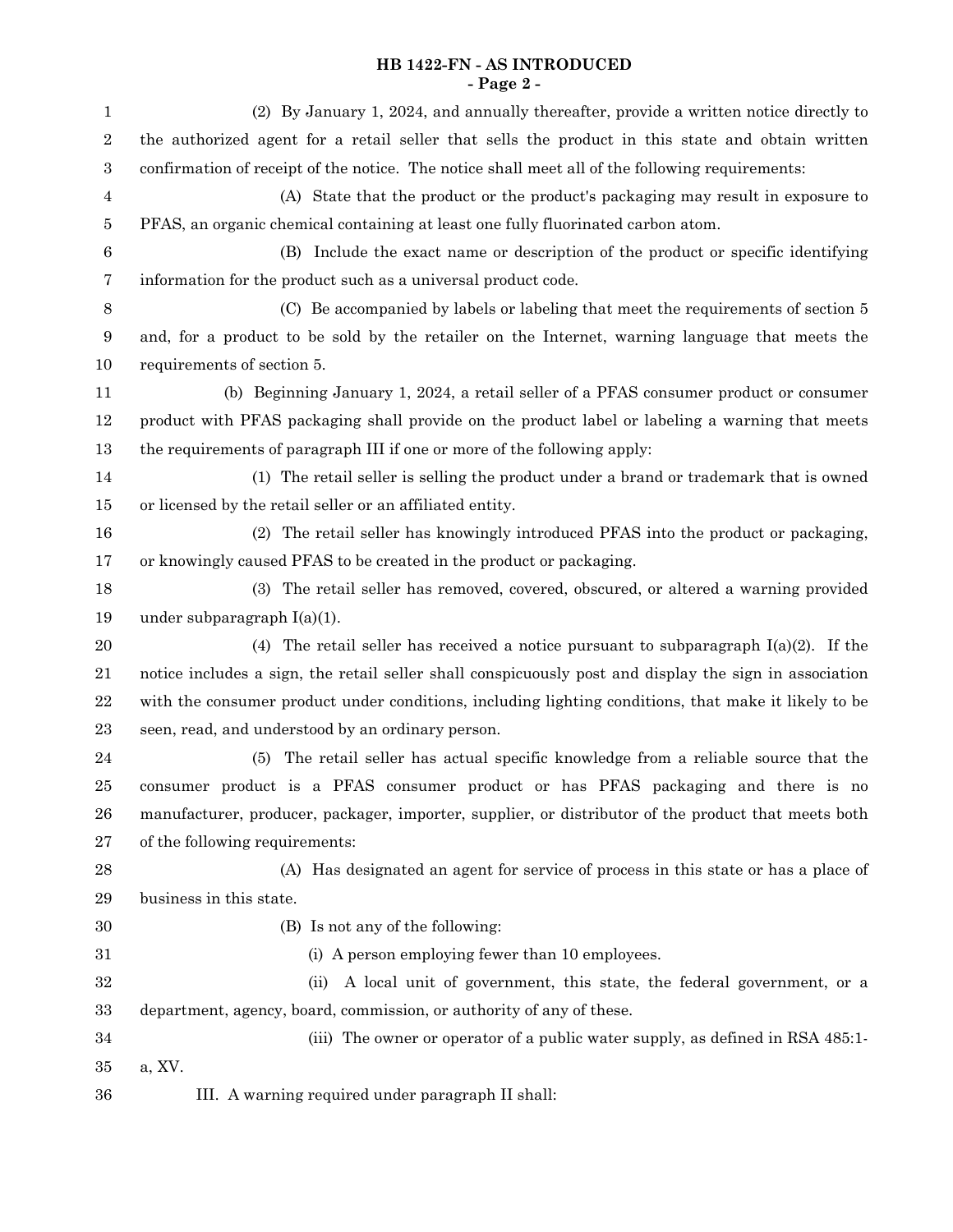### **HB 1422-FN - AS INTRODUCED - Page 3 -**

| 1                | (a) State that the product or packaging, as applicable, includes PFAS and that exposure                |
|------------------|--------------------------------------------------------------------------------------------------------|
| $\overline{2}$   | to PFAS may have adverse health effects.                                                               |
| $\boldsymbol{3}$ | (b) Meet any other relevant requirements imposed by the department.                                    |
| 4                | IV. The department may adopt rules under RSA 541-A to implement this section.                          |
| 5                | V.(a) A person who violates this section may be ordered to pay a civil fine of not more than           |
| 6                | the following for each day of violation:                                                               |
| 7                | (1) For a violation committed in $2024$ , \$250.                                                       |
| 8                | $(2)$ For a violation committed in 2025, \$1000.                                                       |
| 9                | (3) For a violation committed after 2025, \$2500.                                                      |
| 10               | (b) A violation of this section may be prosecuted by the prosecutor of the county in which             |
| 11               | the violation occurred or by the attorney general. A fine collected under this section by the attorney |
| 12               | general shall be deposited in the PFAS remediation loan fund established in RSA 485-H:10.              |
| 13               | (c) The attorney general or the prosecutor of the county in which a violation occurs may               |
| 14               | bring an action for injunctive relief for a violation of this section.                                 |
| 15               | 2 Effective Date. This act shall take effect January 1, 2023.                                          |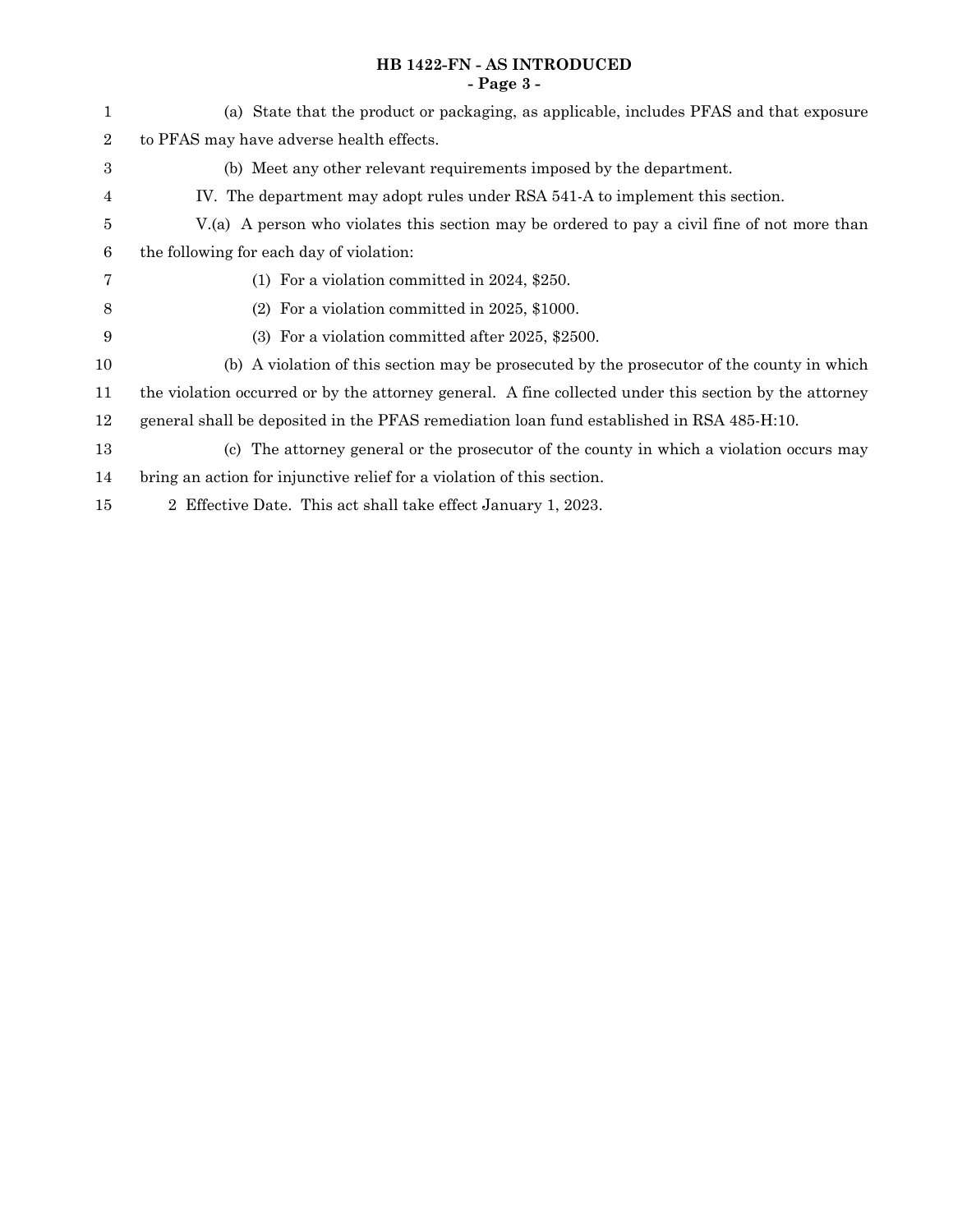LBA 22-2750 Redraft 11/18/21

## **HB 1422-FN- FISCAL NOTE AS INTRODUCED**

AN ACT requiring warning labels on consumer products containing perfluorinated chemicals.

**FISCAL IMPACT: [ X ] State [ X ] County [ ] Local [ ] None**

|                        | <b>Estimated Increase / (Decrease)</b> |                                                     |                                                     |                                                     |
|------------------------|----------------------------------------|-----------------------------------------------------|-----------------------------------------------------|-----------------------------------------------------|
| <b>STATE:</b>          | FY 2022                                | FY 2023                                             | FY 2024                                             | <b>FY 2025</b>                                      |
| Appropriation          | \$0                                    | \$0                                                 | \$0                                                 | \$0                                                 |
| Revenue                | \$0                                    | \$0                                                 | \$0                                                 | \$0                                                 |
| <b>Expenditures</b>    | \$0                                    | Indeterminable<br>Increase In Excess<br>of \$90,000 | Indeterminable<br>Increase In Excess<br>of \$94,000 | Indeterminable<br>Increase In Excess<br>of \$98,000 |
| <b>Funding Source:</b> | [X] General                            | Education                                           | Highway                                             | ] Other                                             |

**COUNTY:**

| Revenue      | ቱ ለ   | ሐ ጦ            | $\triangle$ $\cap$ | $\triangle$ $\cap$ |
|--------------|-------|----------------|--------------------|--------------------|
|              | ক্য   | -DU            | æО                 | . DU               |
| Expenditures | $\$0$ | Indeterminable | Indeterminable     | Indeterminable     |

#### **METHODOLOGY:**

This bill gives the Department of Environmental Services rulemaking authority to implement the use of PFAS warning labels or signs on consumer products and packaging that contain PFAS compounds. The Department makes the following assumptions relative to this bill:

 The Department is expected to implement and enforce the program which would require it to make rules and administer them. In order to administer such a program, the Department would need to assess what type of consumer products and packaging materials are currently being sold or are in use with PFAS present and where they are being sold or used throughout the State which would be a time intensive and complicated endeavor given the hundreds of products and packaging known to potentially contain PFAS coupled with the volume of retail and food establishments in New Hampshire. This information will allow for education and outreach to affected businesses prior to the compliance date of January 1, 2024 and to ensure compliance of these businesses.